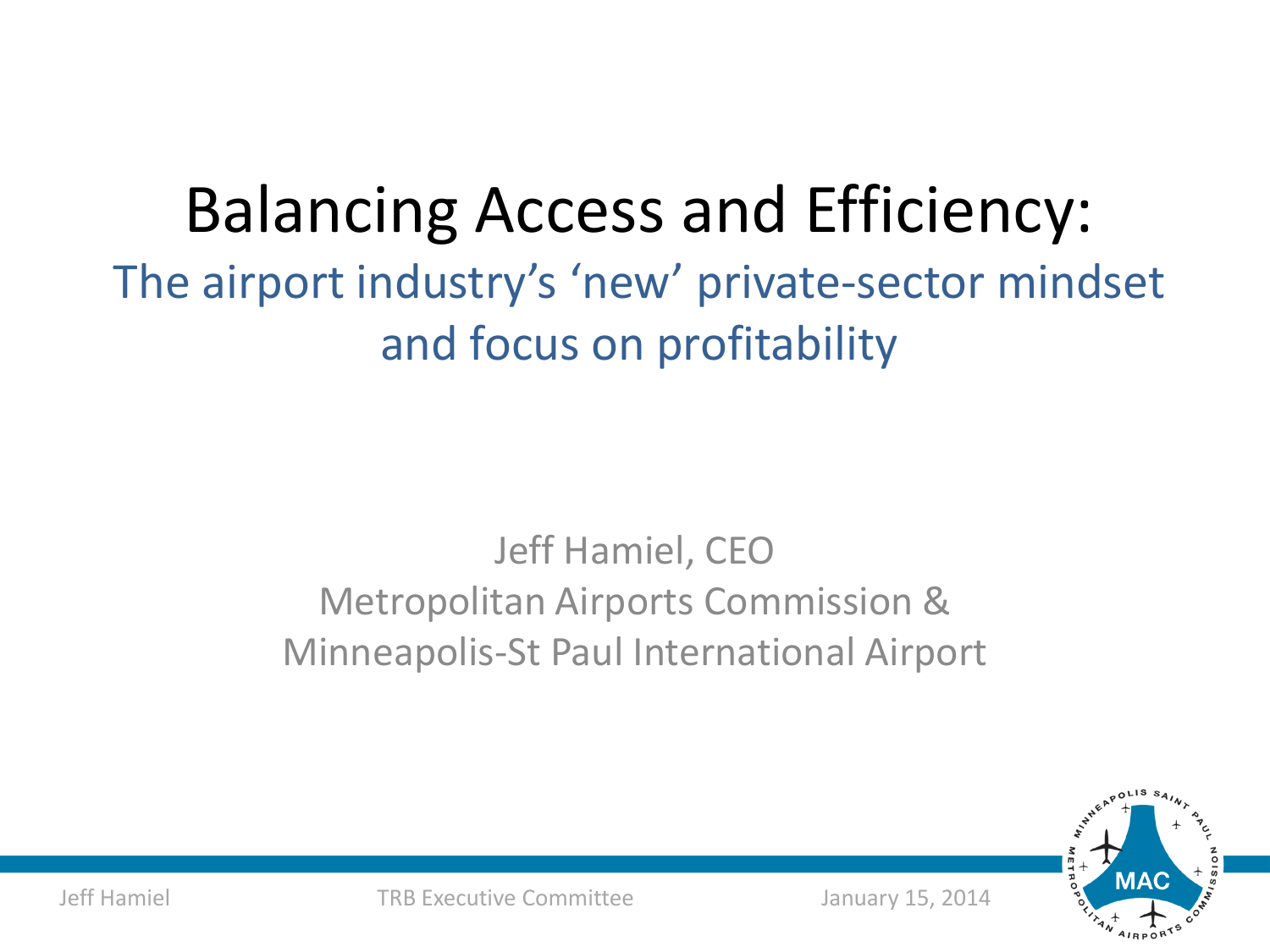# U.S. Commercial Airports

- Support 10.5 million jobs (7% of all U.S. jobs)
- \$1.2 trillion in total economic impact (8% of total U.S. GDP)
- Projected demand to grow from 700 million passengers in 2013 to 1 billion in next 10 to 15 years
- Through 2017, will need \$14.3 billion a year in airport infrastructure improvements to meet forecasted demand

*Source: Airports Council International-North America*

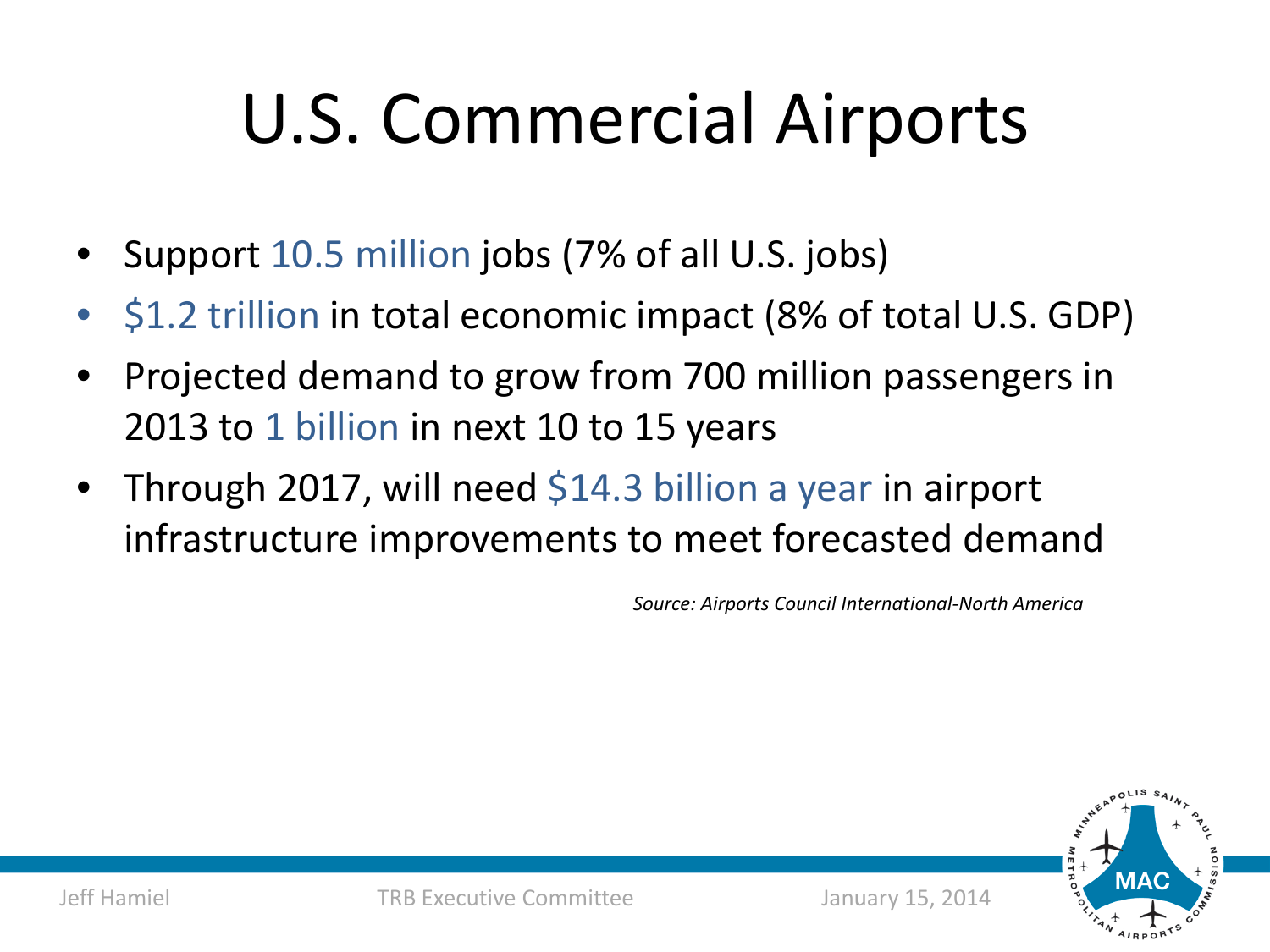# Traditional Funding Models

### Residual

Airlines pay airport costs not allocated to other users or covered by nonairline sources. Results in more risk to airlines but also more control over spending decisions.

### **Compensatory**

Airlines pay fees and rent to recover costs of facilities and services they use. Airports bear financial risk of other facilities but can also use net revenues for capital projects.

### **Hybrid**

Costs for a portion of the airport, such as the airfield, are allocated entirely among airlines. Airports bear costs and keep revenues earned in areas not leased to air carriers.

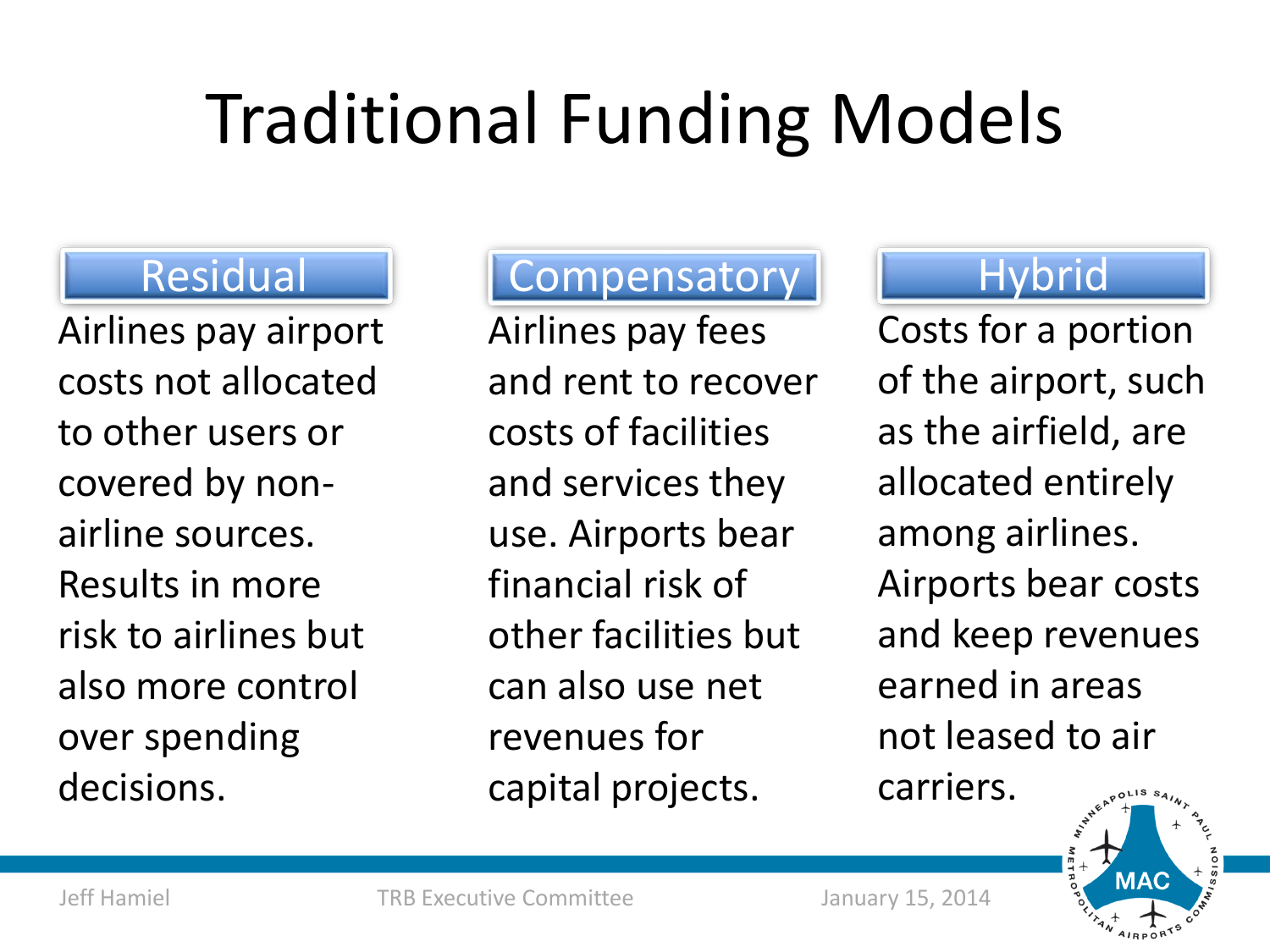# Capital Funding Sources

- Airport and Airway Trust Fund Revenues from aviation-<br>related excise taxes on passengers, cargo and fuel are collected, used to provide more than 70% of the FAA's funding and for grants for airport capital improvement projects
- Airport Improvement Program Grants Monies from the Trust Fund obligated for improvements to airport safety, capacity, security and environmental protection
- Passenger Facilities Charges Charge to passengers of up to \$4.50 per flight leg for projects that improve safety, security and capacity, reduce noise or can increase airline competition
- Bonding Airports access the financial markets, issuing bonds or engaging in short-term borrowing programs

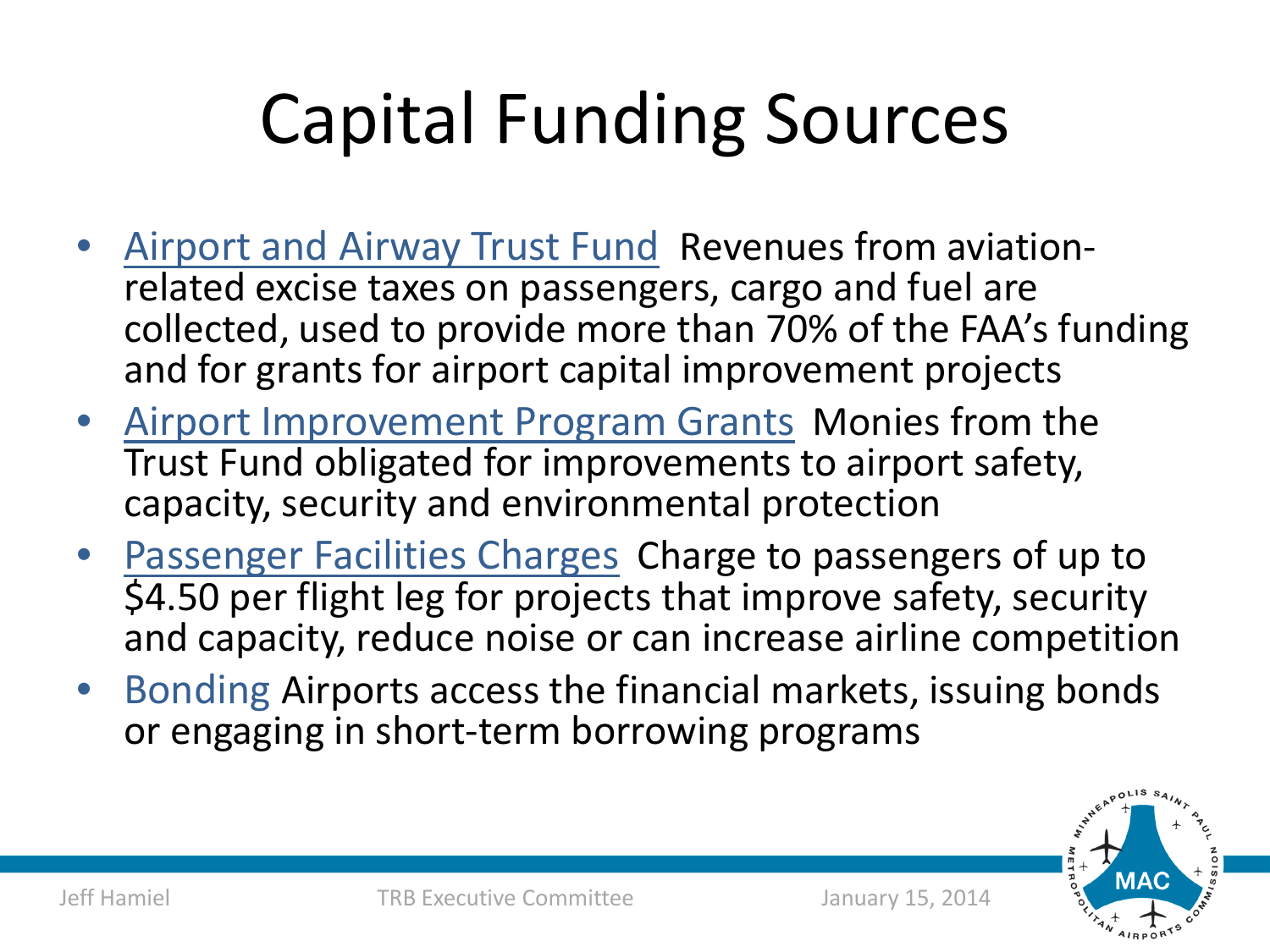### Decline in Revenue Streams

- Purchasing power of Airport Improvement Program grants to decline 49% by 2015 compared to peak funding in 2006
- Passenger Facilities Charge cap of \$4.50 instituted in 2000 equates to purchasing power of only \$2.53 today
- Between 2007 and 2016, airport construction costs are projected to increase 31%

Reduced federal and artificially capped local funding streams + cost control pressures from airlines = unsustainable airport financial model



Jeff Hamiel TRB Executive Committee January 15, 2014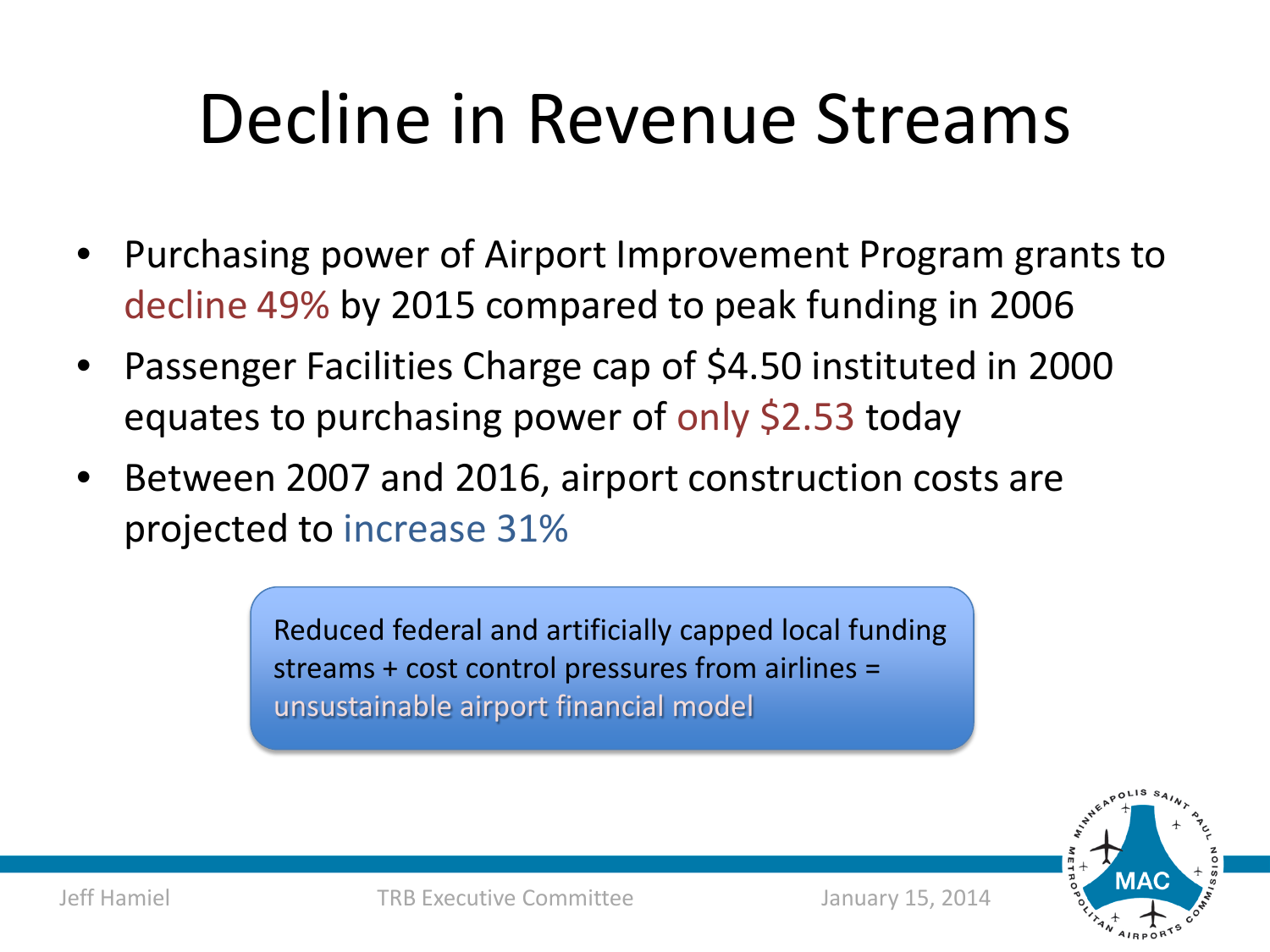# Search for Sustainability

#### Cost Control

Airports operating more like private businesses, implementing efficiency measures, delaying capital improvements, reducing maintenance, and re-evaluating staffing

### Entrepreneurship

Airports increasing focus on non-aeronautical revenues: airport cities, concessions, parking, hotels, etc.

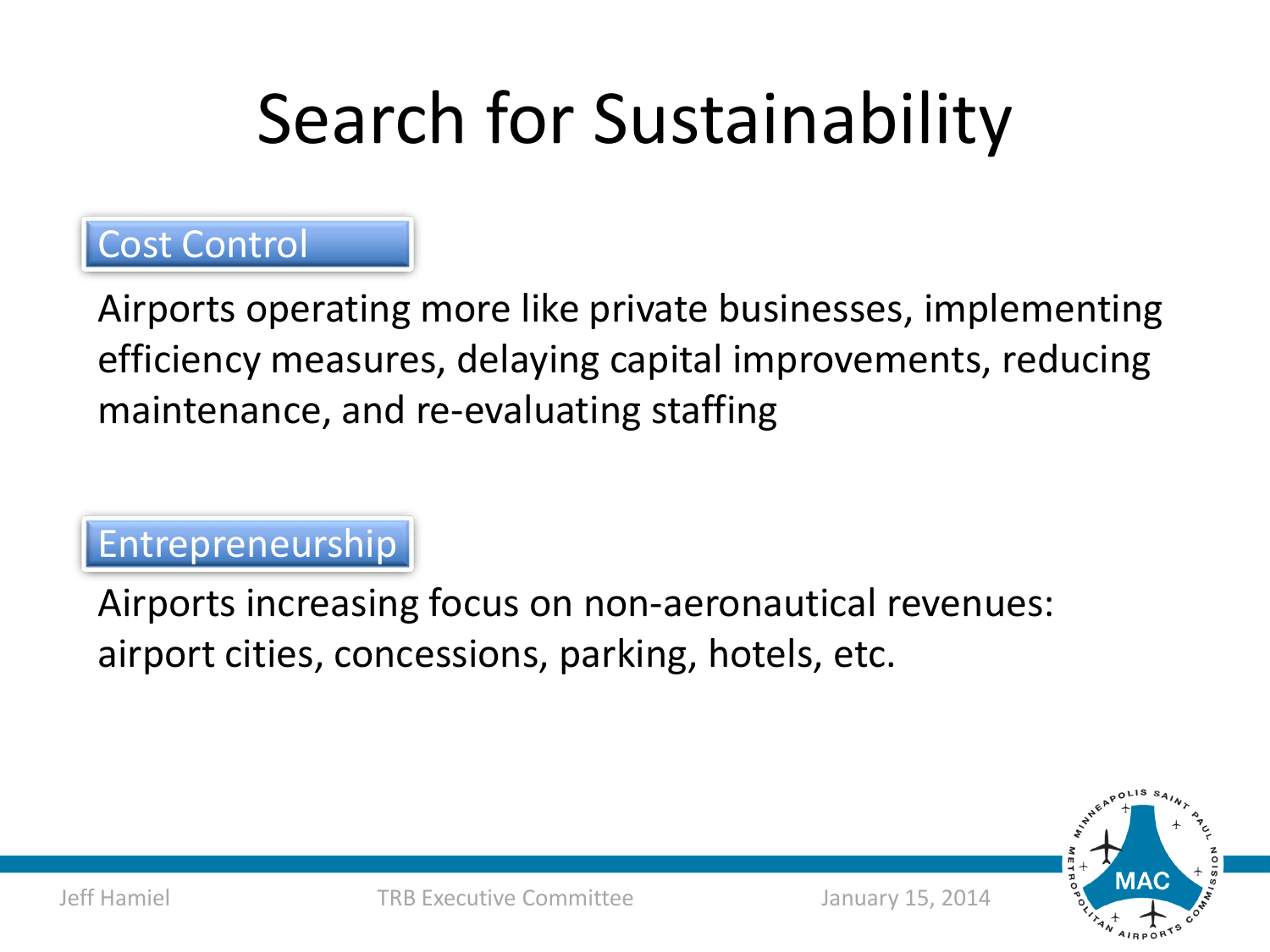### What Airports Need

#### Increased PFC

- Locally generated fee used to address local needs
- \$4.50 cap not raised since 2000
- Cap removal would allow airports to adjust charges locally in line with local airport funding needs
- Opposed: airlines, which can arguably exert greater control over airport capital spending and competition via lease agreements

#### Fully funded federal programs

- Strengthen federal Trust Fund
- Use AIP dollars as intended (Last year, \$253 million in AIP dollars were diverted to fund FAA operations)
- Adequately staff TSA and CBP and reverse trend of shifting costs to airports
- Provide adequate funding for satellite-based air traffic control improvements to relieve congestion & enhance safety and efficiency  $0<sup>L1S</sup> S<sub>A</sub>$

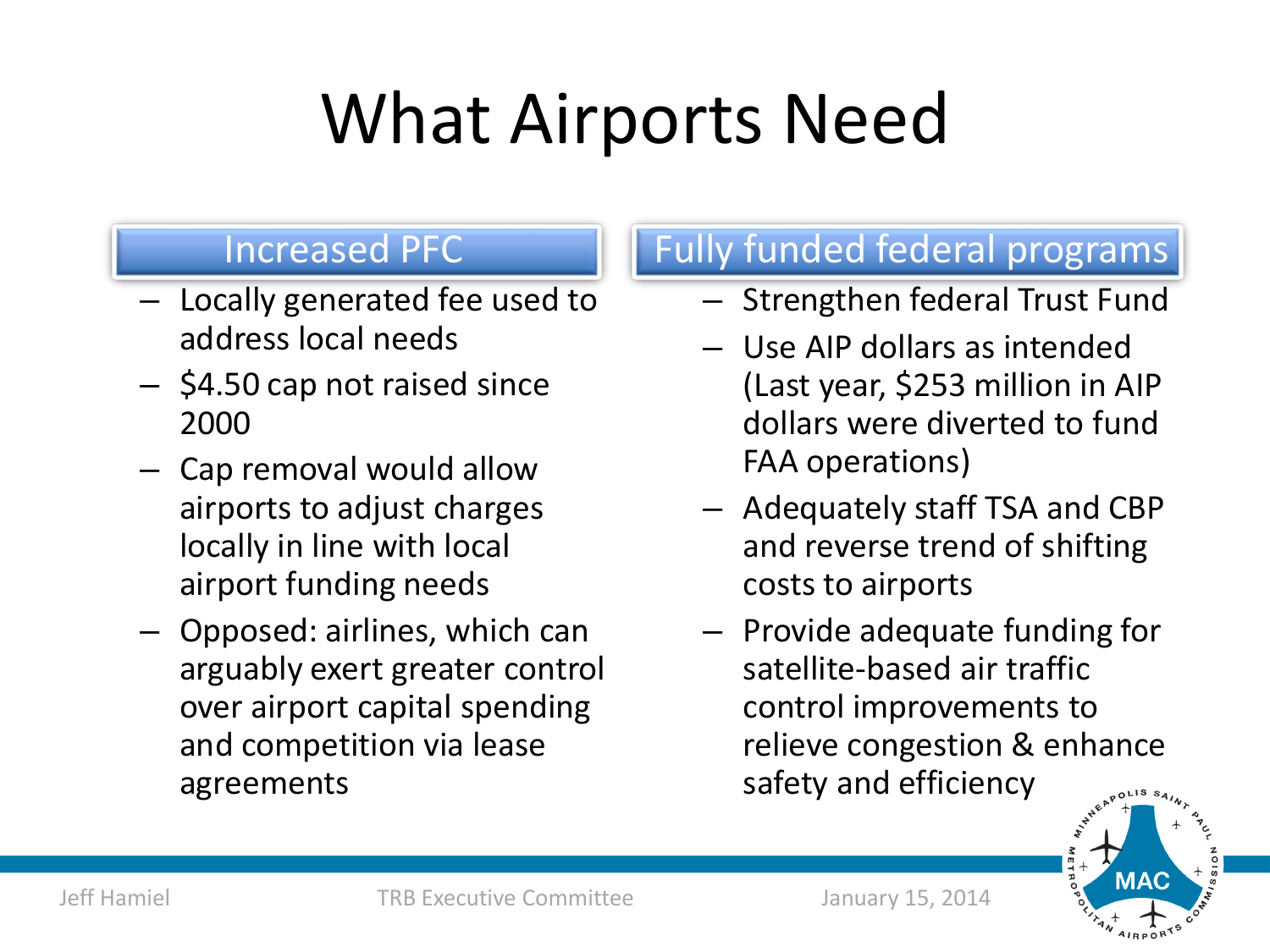### Motivations: Airports vs. Airlines

#### Airlines: **Stockholders**

- Gain maximum control over all business segments
- Lower costs/increase profits
- Reduce competition and maximize fares

**Bottom line issue:** Who controls airport spending decisions and access to facilities

#### Airports: **Communities**

- Manage vital public assets
- Increase air service and airline competition
- Competitive fares
- Provide services, amenities and infrastructure that meet traveler needs and reflect well on community



Jeff Hamiel TRB Executive Committee January 15, 2014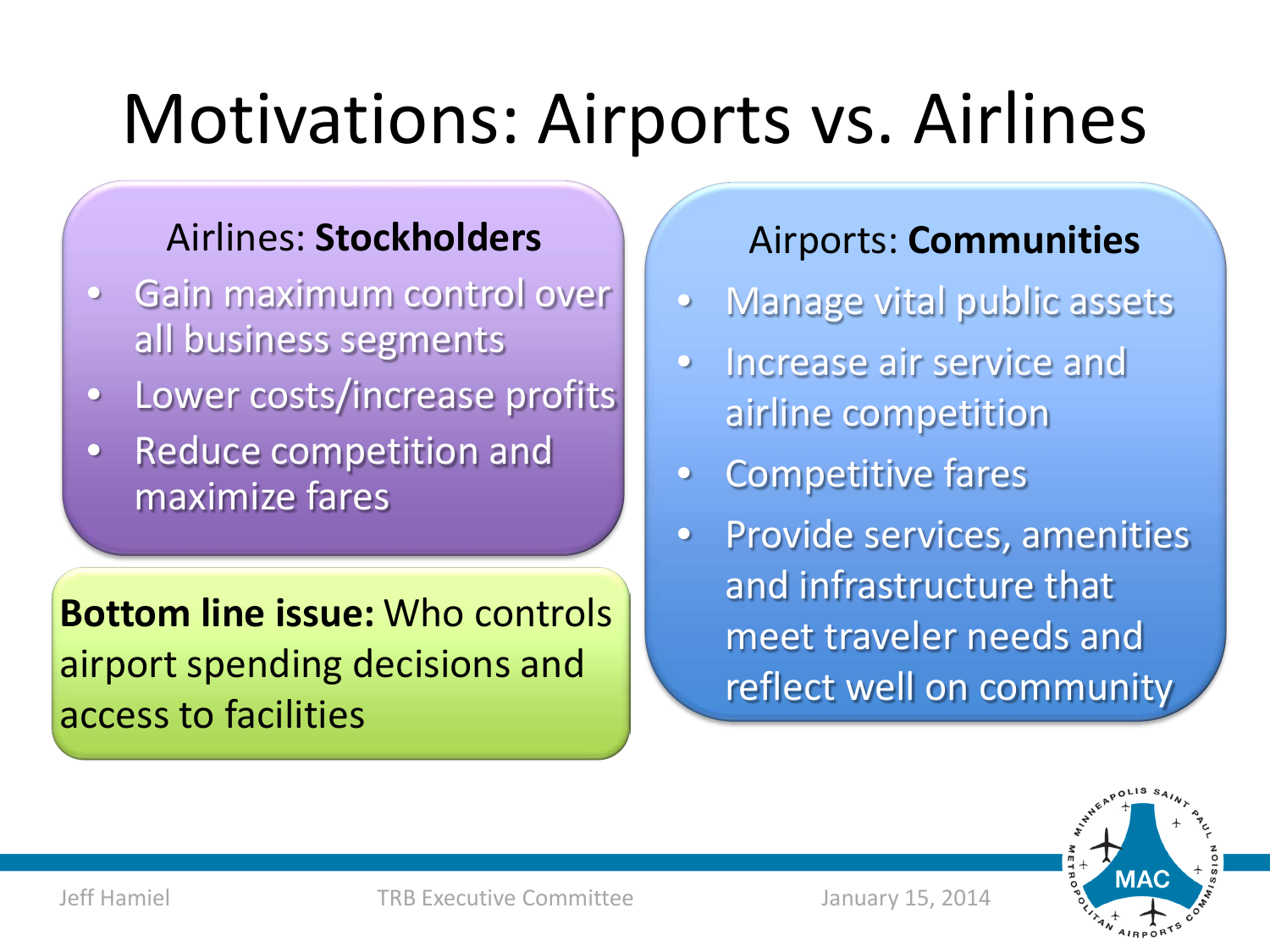# Efficiency vs. Access

#### Commercial Aviation

- Generates majority of Trust Fund dollars
	- Domestic ticket tax
	- International air facilities tax
	- Tax on transportation of property by air
	- Commercial aviation fuel tax
- Privately operated mass transit maximizes efficiency

#### General Aviation

- Broadens community access to air transportation
- Offers freedom to fly when and where you want
- Supports business activities
- Provides pilot training and experience
- Pays Trust Fund fuel tax